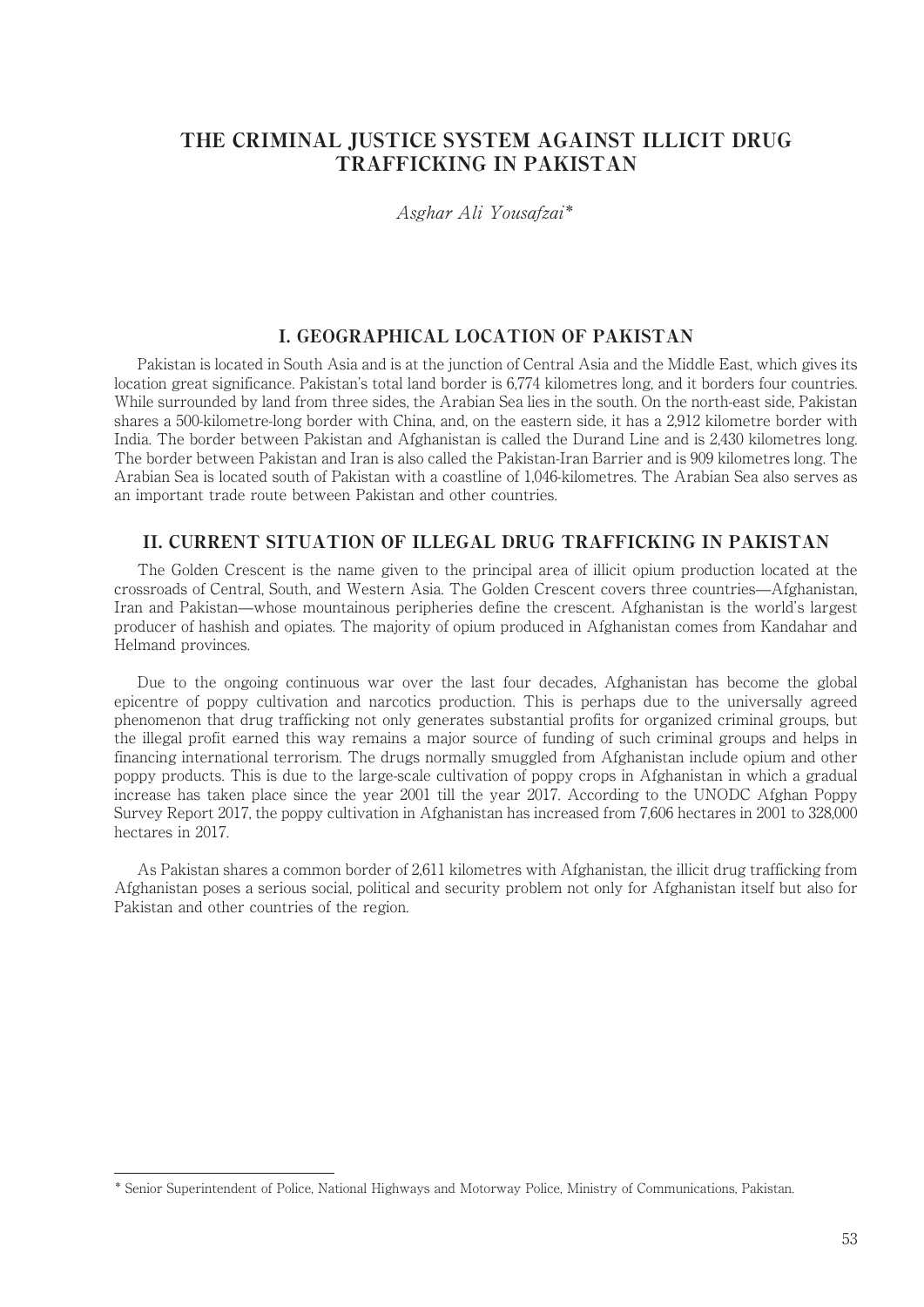

# III. DRUG TRAFFICKING ROUTES

The routes followed for the purpose mostly join at different border points between Baluchistan and Afghanistan, then passing through Baluchistan towards the Arabian Sea as below:

| S/N <sub>0</sub> | <b>Transit Route</b>                                                     |         | Exit from Pakistan |
|------------------|--------------------------------------------------------------------------|---------|--------------------|
| 1.               | Chamman-Muslim Bagh-Qila Saifullah-Loralai-DG Khan                       |         |                    |
| 2.               | Quetta-Panjpai-Kalat-Khuzdar-Bela                                        | Karachi | Arabia Sea         |
|                  |                                                                          | Hub     |                    |
| 3.               | Noshki- Kalat-Khuzdar-Bela                                               | Karachi | Arabia Sea         |
|                  |                                                                          | Hub     |                    |
| $\overline{4}$ . | Barabcha-GirdiJungle-Kharan-Karachi                                      | Karachi | Arabia Sea         |
|                  |                                                                          | Hub     |                    |
| 5.               | Barabcha-GirdiJungle-Kharan-Washuk-Ormara                                |         | Arabian Sea        |
| 6.               | Choto-GirdiJungle-Dalbadin-Kalangor-Pasni                                |         | Arabian Sea        |
| 7.               | Choto-Chagi-Girdi Jungle-Dalbadin-Kalangor-Mand/Turbat-<br>Radeeq-Jiwani |         | Arabian Sea        |
| 8.               | Choto-GirdiJungle-Kharan-Washuk-Ormara                                   |         |                    |
| 9.               | Choto-Dalbadin-Kalangor-Mand/Turbat-Pasni/Gwadar                         |         | Arabian Sea        |
| 10.              | Noshki-Kharan-Washuk-Kalangor-Pasni                                      |         | Arabian Sea        |
| 11.              | Barabcha-Yakmacu-Mushkel                                                 |         | Arabian Sea        |
| 12.              | Barabcha-Chagi-Koh Sultan-Taftan                                         |         | Arabian Sea        |
| 13.              | Rabat-Koh Sultan-Saindak-Taftan                                          |         | Arabian Sea        |
| 14.              | Kani-Aminabad-Dalbadin-Kharan-Washuk-Kalangor-Pasni                      |         | Arabian Sea        |

# IV. AVAILABLE STATISTICS

As per data obtained from the Anti-Narcotics Force, 1,177 operations were carried out against illegal drugs/narcotics dealers in the year 2017. In these operations various narcotic drugs were confiscated. In total, 32,573.10 Kg of opium, 7,132.20 Kg of morphine, 19,775.915 Kg of heroine, 102,113.593 Kg of hashish and 387.09 Kg of cocaine were seized during these operations, which shows that a huge amount of drug trafficking takes place in Pakistan.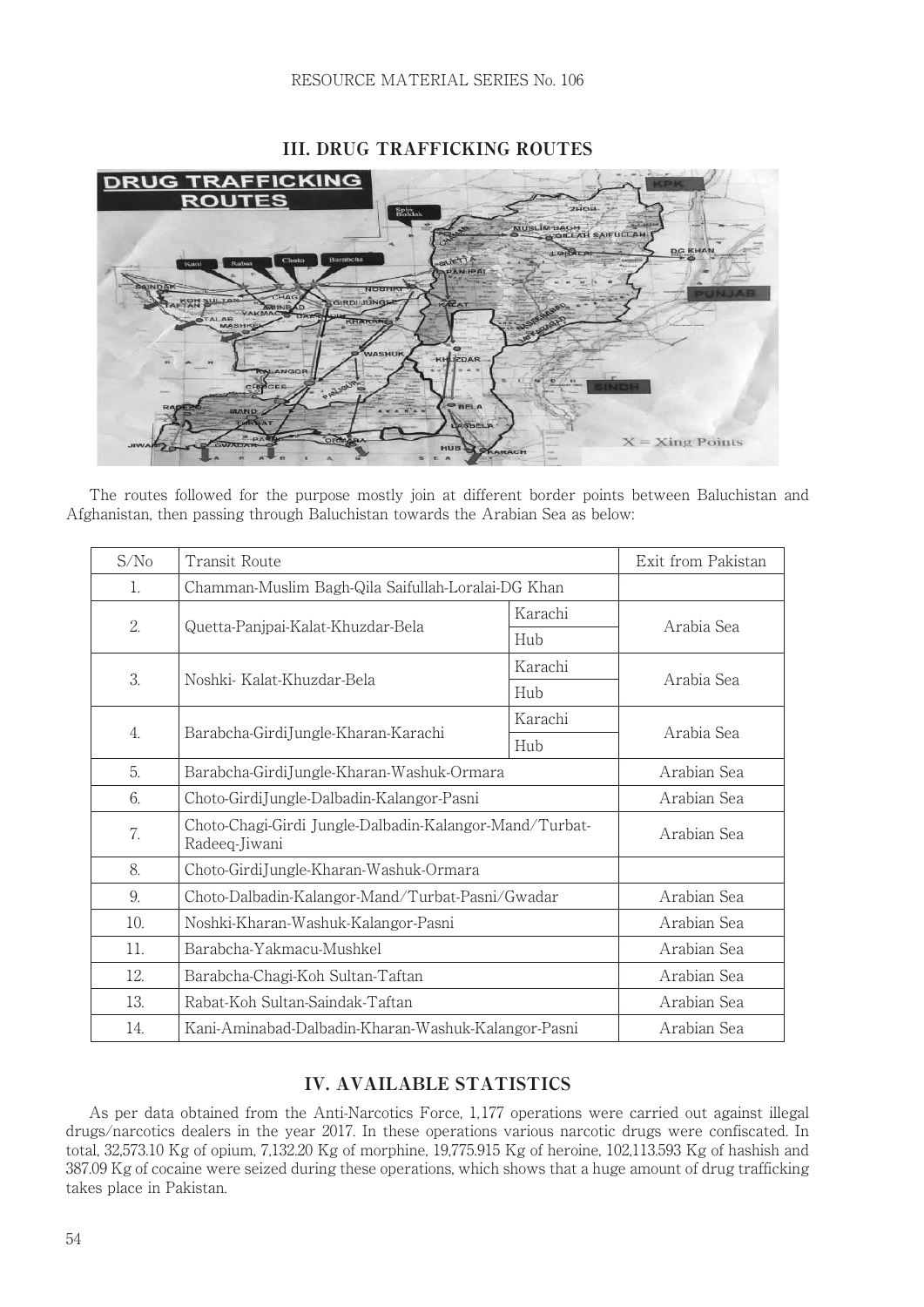### 169TH INTERNATIONAL TRAINING COURSE PARTICIPANTS' PAPERS

### V. CHALLENGES

The following are the main challenges faced by the LEAs in combating illicit drug trafficking:

#### A. Porous Border with Afghanistan

Afghanistan and Pakistan have a 2,430-kilometre-long porous common border called the Durand Line. It passes through hilly and mountainous areas. Due to the difficult terrain and tribal belt, there is uncontrolled movement of persons across the border. The situation is further worsened due to the fact that tribal people are residing on both sides of the border, having common social bonds and family relationships. The easement rights conventionally exercised by Afghan peoples for movement of their goods through the Pakistan border is another aspect of this challenge, as vehicles on their way back from Afghanistan are normally being used to import illicit narcotic substances into Pakistan.

#### B. Afghan Refugees in Pakistan

Another challenge is that around 3 million Afghan refugees settled in Pakistan. Due to the unbridled movement of these refugees in the country, they can easily roam around the entire country; thus not only is law and order jeopardized but illegal drug trafficking is also facilitated.

#### C. Lack of Control on Financial Transactions

The majority of the transactions between the tribal peoples associated with narcotics trafficking and their Afghan counterparts takes place through the hawala/hundi system. This leads to an absence of control of unusual financial transactions that take place in the illegal trade. Under the law, Section 67 of the Control of Narcotics Substances Act, 1997, financial institutions are responsible to report any unusual financial transactions when there is no apparent source of income. However due to the prevalent system of hawala/hundi this provision is almost impracticable in the area.

#### D. Prevalent Security Situation

Due to the war on terror in Pakistan the security situation across Pakistan is precarious. Most of the areas in the far-flung mountainous regions of the Federally Administered Tribal Area (FATA) are infested with terrorists; hence, ANF cannot operate there against the drug peddlers. Apart from FATA the situation in Balochistan is also precarious. Several sub-nationalist Baloch organizations are involved in active terrorism against the state of Pakistan. Some of the areas through which the smuggling routes pass are no-go areas for ANF and other Law Enforcement Agencies working for drug control.

#### E. Corruption within Drug Control Departments

It is an established fact that some officials in the drug control agencies are involved in corruption. These "black sheep" in collusion with the drug peddlers not only give protection to the drug peddlers, but also help in transportation of narcotics. A case in example is the FIR dated 06-09-2015 lodged against a high-ranking officer of Police Service of Pakistan in the Police Station Wadh District Khuzdar, Balochistan under 9(C), CNSA-1997 on the directions of the undersigned.

#### F. Poor and Uneducated Populace

One of the factors facilitating the thriving narcotics business in Pakistan is the lack of literacy and prevalent poverty among the masses. The poor and illiterate youth become easy victims for transportation of narcotics in return for petty sums of money.

#### G. Rehabilitation of Drug Addicts

According to the UN report on drug addicts, there are 6.7 million people in Pakistan who are drug addicts. This poses a serious challenge to the control of narcotics, and unless a detailed programme is implemented for rehabilitation of these addicts, there will always be demand for drugs.

#### H. Lack of Modern Technology for Detection of Drugs

One of the problems in controlling drugs in Pakistan is the lack of modern expertise and state-of-the-art gadgetry.

#### I. Witness Protection

Witness protection is another challenge of the day. Drug trafficking is a transnational organized crime.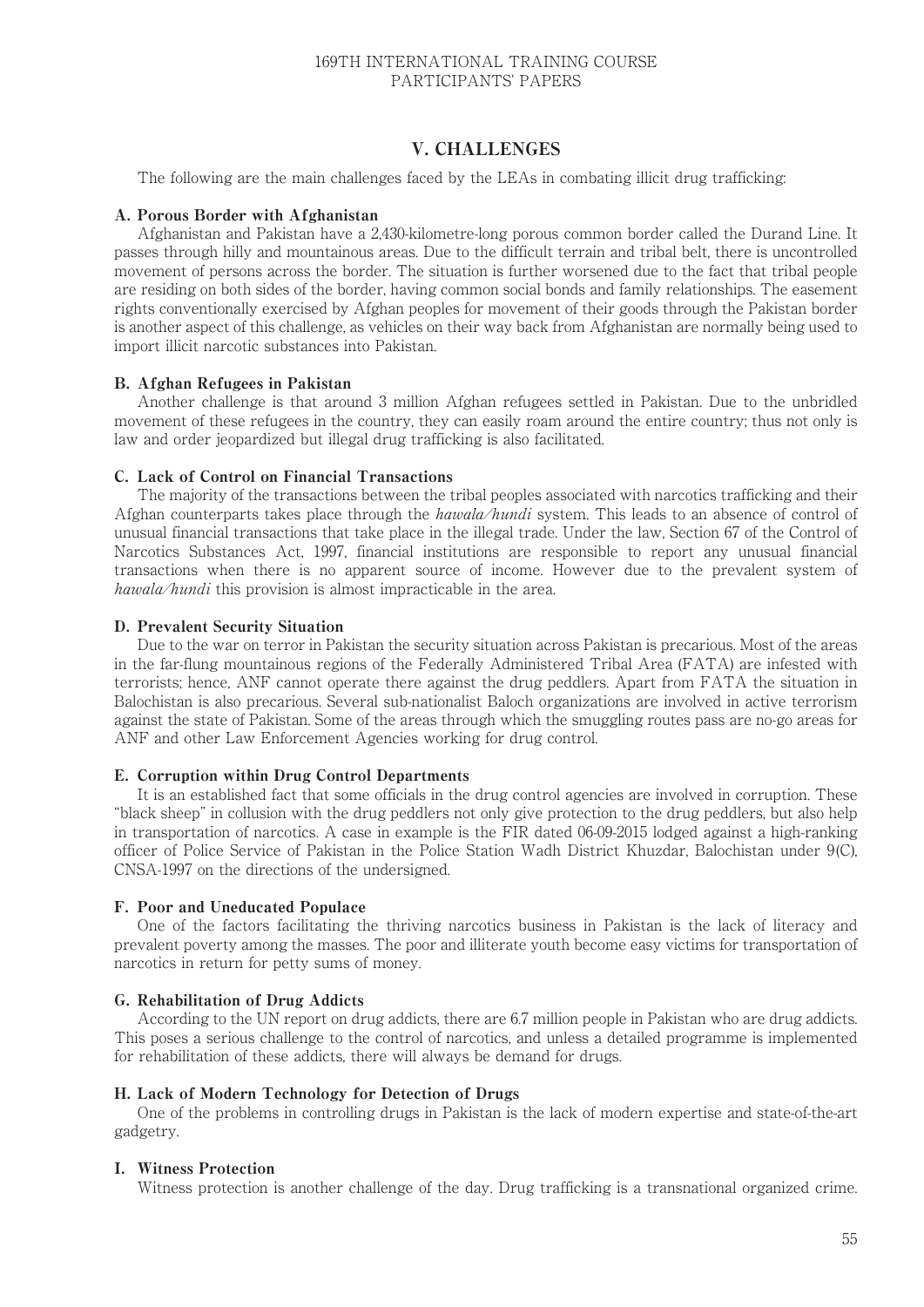People engaged in this crime are members of very powerful groups. Persons who give evidence against these groups are hardly available. Witnesses normally hesitate and even refuse to give testimony before the courts, and the culprits are ultimately acquitted.

### VI. LEGAL FRAMEWORK

Cognizant of the gravity of the problems connected with drug abuse and illicit drug trafficking, the government has promulgated a number of laws in the country from time to time. Various Law Enforcement Agencies (LEAs) both at federal and provincial levels, i.e. the Anti-Narcotics Force, Provincial Police, National Highways & Motorway Police, Pakistan Customs and respective Excise and Taxation Departments of the provinces, have been tasked under the law to take action, within their respective domains, against narcotic drugs.

A number of statutes have been enacted from time to time to deal with narcotic drug trafficking and their use. These include, the Dangerous Drugs Act, 1930, the Customs Act, 1969, the Prohibition (Enforcement of Hadd) Order, 1979 and Control of Narcotics Substances Act, 1997. Moreover, the Pakistan Penal Code, 1860, the Motor Vehicles Ordinance, 1965 and the National Highways Safety Ordinance, 2000 also contain penal provisions for certain acts committed while under the influence of drugs. The Code of Criminal Procedure (Act V of 1898), along with the Qanoon-e-Shahadat Order, 1984, provide procedural law, in conjunction with the Narcotics Control Act, 1997, for arrest, investigation and trial of the offenders and for procedures for arrest and seizure of the drugs.

"The Control of Narcotics Substance Act, 1997, being the latest and more exhaustive law on the subject of narcotics as compared to the other laws and by virtue of sections 74 and 76 of the Act, ibid, its provisions have overriding effect on any other law for the time being enforce"1. Therefore, the legal framework available under this Act is discussed hereinbelow:

### VII. CRIMINALIZATION OF ILLICIT DRUG TRAFFICKING

Illicit drugs or narcotic drugs under section 2, clause (s) of the Control of Narcotics Substance Act, 1997 refers to coca leaf, cannabis, heroin, opium, poppy straw and all manufactured drugs. This law has further defined these substances and their derivatives in detail under the respective clauses of the section. For instance clause (t) of the section has defined opium which, as per the said provision, means "poppy straw that is to say, all parts of the poppy plant (Papaver Someniferum or any other species of Papaver) after moving. other than the seeds and includes the spontaneously coagulated juice of capsules poppy which has not been submitted to any manipulations other than those necessary for packing and transport. This definition also includes any mixture with or without natural materials of any of the above forms of opium including a mixture containing more than 0.2% morphine"2. The law has further defined opium derivatives.

The Control of Narcotics Substance Act, 1997 has not only imposed a prohibition on the cultivation of narcotic plants, possession of narcotic drugs etc. Import or export of narcotic drugs and trafficking or financing the trafficking of narcotic drugs etc., owning, operating premises or machinery for manufacture of narcotic drugs, acquisition and possession of assets derived from narcotics offences and adding abetment or association in narcotics offences under section 4, sections 6, 7 and 8, 10, 12 and 14 of the Act but has also provided punishments for these crimes, respectively, under sections 5, 9, 11, 13, 15 and 16 of the Act.<sup>3</sup>

### VIII. PROCEDURE FOR SEARCH AND SEIZURE ETC. IN NARCOTIC DRUG **OFFENCES**

The Control of Narcotics Substance Act, 1997, contains both substantive as well as procedural law. The relevant sections referred to above are substantive provisions for crimes of illicit drug trafficking while Chapter-III of the Act, comprising of sections 20 to 35, deals with procedural matters including arrest, search, seizure, undercover and controlled delivery operations etc. Section 20 of the Act relates to the powers of the

<sup>&</sup>lt;sup>1</sup> 2000 Pakistan Criminal Journal 1222.

<sup>2</sup> Section 2, (s), Narcotics Control Substance Act (Act No. XXV), 1997.

<sup>3</sup> The Control of Narcotics Substance Act (Act XXV) of 1997.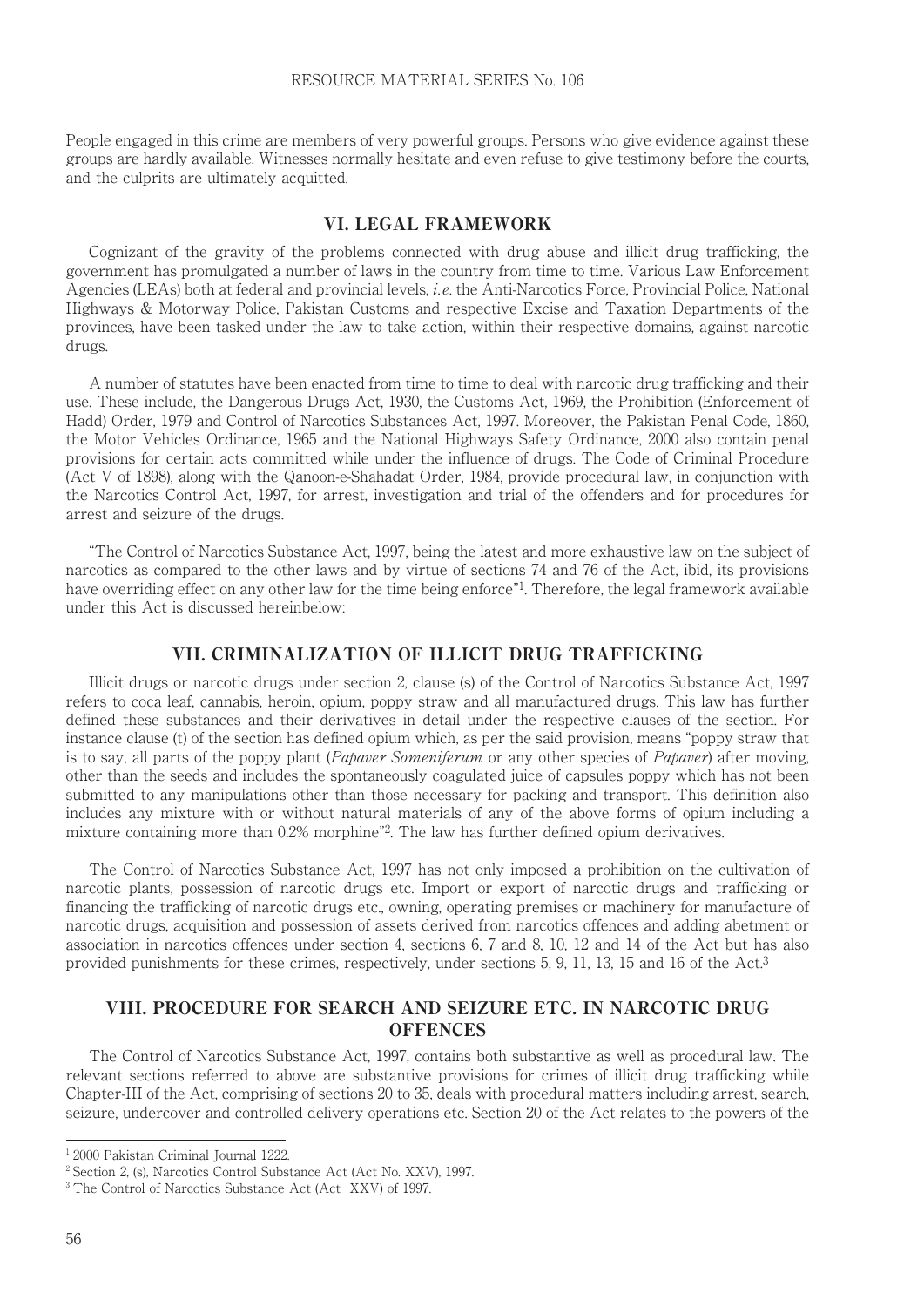### 169TH INTERNATIONAL TRAINING COURSE PARTICIPANTS' PAPERS

Special Court constituted for the purpose under this Act to issue warrants for arrest of any person whom it has reason to believe committed an offence of illegal illicit drug trafficking etc. The power of the Special Court under this provision is to issue search warrants both during day- or night-time. The law under section 21 also empowers police officers not below the rank of Sub-Inspector to enter any building, place or premises etc. for the purpose of search and to effect seizure and arrest without any warrant, if he has knowledge or information that a controlled substance in respect of which an offence is punishable under the Act and that a warrant for arrest or search cannot be obtained against the suspect without affording him an opportunity for the concealment of evidence or to facilitate his escape. In such circumstances, he enters into the building, place, premises or conveyance and breaks open any door and removes any other obstacle to such entry in case of resistance and is empowered to seize such narcotic substances. However, such powers conferred on police officers by the Act are subject to certain conditions, as held by Special Court decisions. In one such case the honourable Court held that:

Search and seizure proceedings by obtaining a search warrant was a rule and exercise of unusual power to effect search without warrant was an exception. Conscious application of mind needed on part of officer to effect search or arrest without a warrant as to possibilities of escape or concealment of evidence on part of the offender. Provision of section 21, (2) of Control of Narcotics Substances Act, 1997 required that before or immediately after taking any action under section 21, (2) of the said Act, officer concerned must record grounds and the basis of his information and proposed action and forthwith send a copy thereof to his immediate superiors. Such safeguard was provided to prevent abuse of extraordinary powers.4

Section 24 of the Act also provides for undercover and controlled delivery operations. This provision is addressed below.

### IX. UNDERCOVER AND CONTROLLED DELIVERY OPERATIONS

Section 24 of the Act deals with undercover and controlled delivery operations. This provision lays down that, subject to the conditions laid in the said section, the Federal Government may give approval in writing to controlled delivery operations, for the purpose of gathering evidence in Pakistan or elsewhere relating to the commission of any offence against this Act or similar law of a foreign state. The controlled delivery is carried out through properly designed operations to give opportunity to intending criminals engaged, or about to engage, in illicit drug trafficking to manifest that conduct or provide other evidence of it.

### X. DISPOSAL OF PERSON ARRESTED IN ARTICLES SEIZED

Section 27 of the Act provides procedures for disposal of a person and articles seized. Under the said provision, persons arrested and articles seized have to be forwarded without delay to the Special Court having jurisdiction.

# XI. PRESUMPTIONS OF INTENT IN TRAFFICKING AND POSSESSION OF ILLICIT ARTICLES ETC.

The law presumes under section 29 of the Act that whenever any narcotic drug, psychotropic substance or controlled substance, including cannabis, coca or opium poppy plant, is growing on any land cultivated by such persons, any apparatus designed or adopted for the production or manufacture of any narcotic drugs, psychotropic substance etc. for which such person fails to account satisfactorily is presumed to have committed an offence under the Act. However, the presumption laid down under this provision has been subjected to certain qualifications by the honourable Court, particularly in light of the fundamental rights of citizens provided under Article 14 of the Constitution.5

<sup>4</sup> 1999 Pakistan Criminal Law Journal, 1033.

<sup>5</sup> 2000 Pakistan Supreme Court Cases (Criminal) Supreme Court (Pak) 792.